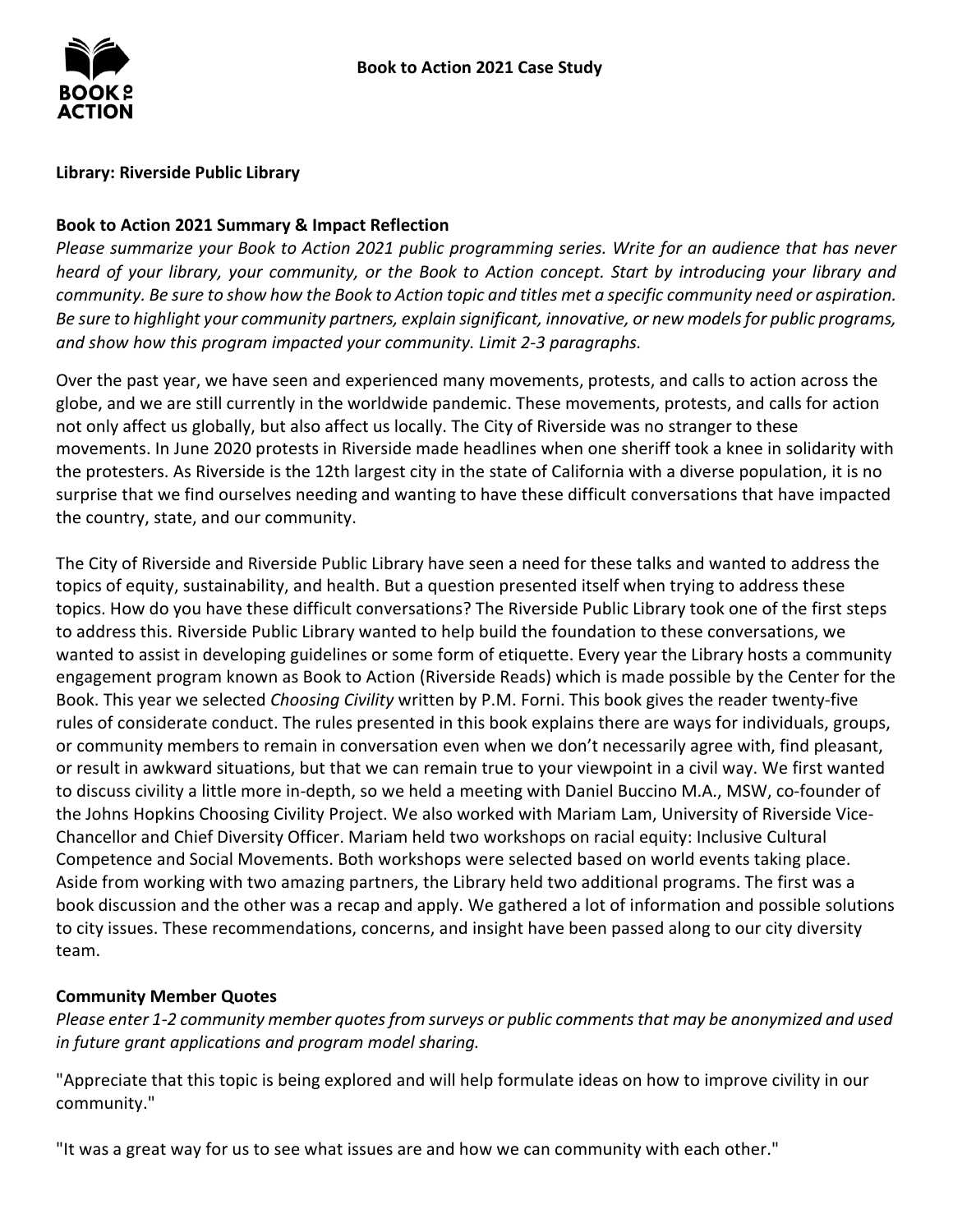# **Impact on Professional Development**

 *What professional takeaways would you sharewith others looking to improve community engagement with adults & intergenerational groups? Please summarize how participating in the Book to Action 2021 initiative impacted you and your team's professional development. As a result of participating in this program, what skills did you or your team learn?* 

 Nancy Walker assisted on this program to help develop and operate some of the programs that would take place. While working on the Book to Action program she learned a lot in regards to organizing larger-scale other departments and organizations. Furthermore, with libraries needing to find new ways to provide service, she has also become more proficient in Zoom. She learned about equipment checks and became programs. She has learned how to operate a budget and go through proper channels when working with more comfortable in public speaking. As these might be easy for some people, these have been major developments in her professional career. She has taken everything she has learned and is applying it to other grant programs and doing an amazing job!

# **Final Words of Advice**

*What brief bit of advice (1-2 sentences) would you give to library staff members interested in coordinating a Book to Action or similar community engagement series for adults and intergenerational groups in their community?* 

 My advice would be to create a team that can work together to create a series of programs for your community. Do not be afraid to reach out to other departments or community organizations.

 **Total # Programs:** 5 **Total Attendance at Programs:** 100 **Book to Action URL(s): Book to Action Images:** <https://riversideca.gov/library/riversidereads.asp>

 **Image 2 File Name: Image 1 File Name: Image 1 Caption:** Riverside Public Library 2021 Book to Action Conversation Starter **Image 2 Caption:** Riverside Public Library 2021 Book to Action Facebook Marketing Promo

 **May others contact you with questions?** X Yes ☐ No **Book to Action Program Coordinator Name & Title:** Joseph Garcia, Library Associate **Contact:** JAGarcia@riversideca.gov | 951.826.2258